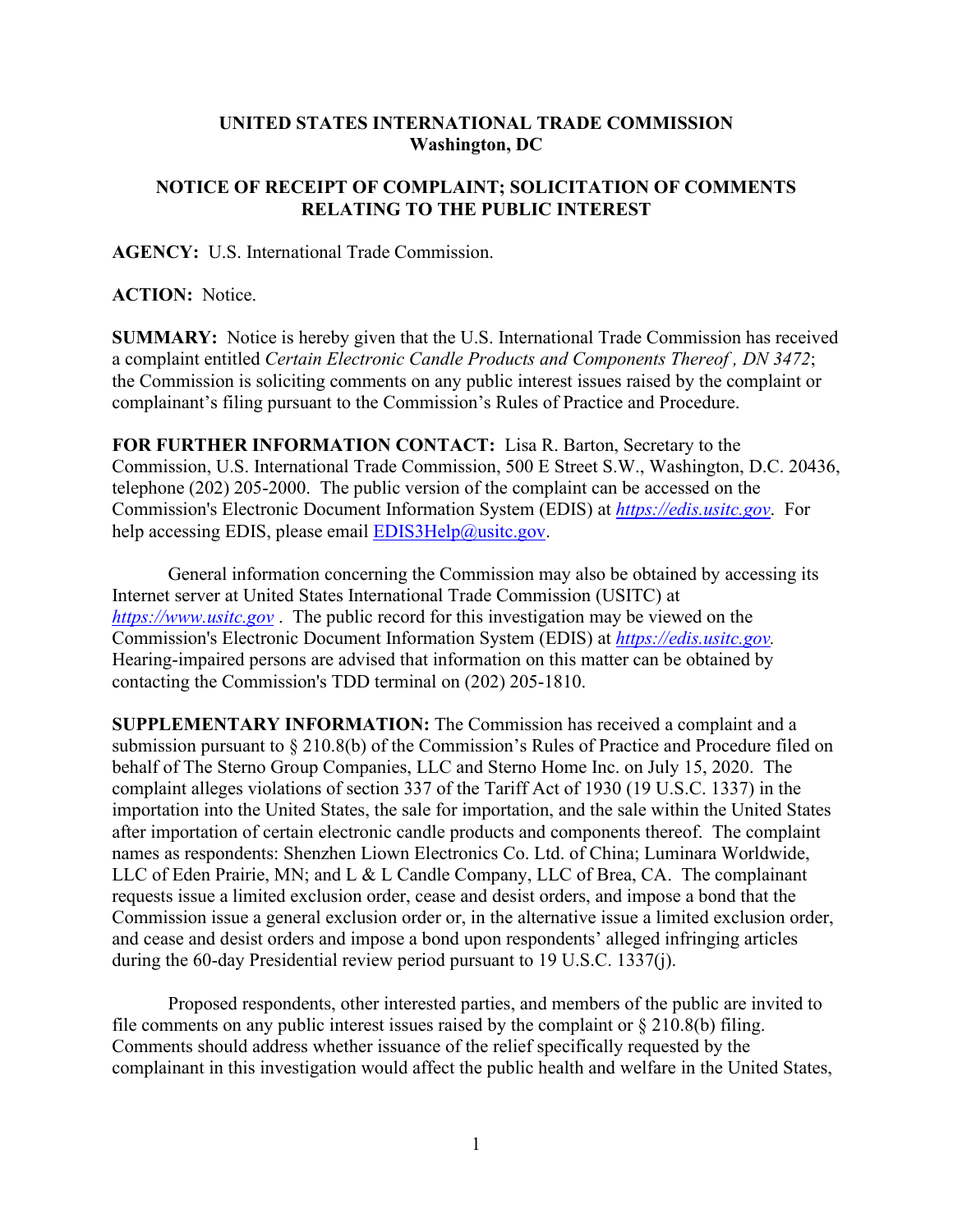competitive conditions in the United States economy, the production of like or directly competitive articles in the United States, or United States consumers.

In particular, the Commission is interested in comments that:

- (i) explain how the articles potentially subject to the requested remedial orders are used in the United States;
- (ii) identify any public health, safety, or welfare concerns in the United States relating to the requested remedial orders;
- (iii) identify like or directly competitive articles that complainant, its licensees, or third parties make in the United States which could replace the subject articles if they were to be excluded;
- (iv) indicate whether complainant, complainant's licensees, and/or third party suppliers have the capacity to replace the volume of articles potentially subject to the requested exclusion order and/or a cease and desist order within a commercially reasonable time; and
- (v) explain how the requested remedial orders would impact United States consumers.

Written submissions on the public interest must be filed no later than by close of business, eight calendar days after the date of publication of this notice in the Federal Register. There will be further opportunities for comment on the public interest after the issuance of any final initial determination in this investigation. Any written submissions on other issues must also be filed by no later than the close of business, eight calendar days after publication of this notice in the Federal Register. Complainant may file replies to any written submissions no later than three calendar days after the date on which any initial submissions were due. Any submissions and replies filed in response to this Notice are limited to five (5) pages in length, inclusive of attachments.

Persons filing written submissions must file the original document electronically on or before the deadlines stated above. Submissions should refer to the docket number ("Docket No. 3472") in a prominent place on the cover page and/or the first page. (*See* Handbook for Electronic Filing Procedures, [Electronic Filing Procedures](https://www.usitc.gov/documents/handbook_on_filing_procedures.pdf)<sup>[1](#page-1-0)</sup>). Please note the Secretary's Office will accept only electronic filings during this time. Filings must be made through the Commission's Electronic Document Information System (EDIS, *[https://edis.usitc.gov](https://edis.usitc.gov/)*.) No inperson paper-based filings or paper copies of any electronic filings will be accepted until further notice. Persons with questions regarding filing should contact the Secretary a[tEDIS3Help@usitc.gov.](mailto:EDIS3Help@usitc.gov)

<span id="page-1-0"></span><sup>1</sup> Handbook for Electronic Filing Procedures: *[https://www.usitc.gov/documents/handbook\\_on\\_filing\\_procedures.pdf](https://www.usitc.gov/documents/handbook_on_filing_procedures.pdf)*